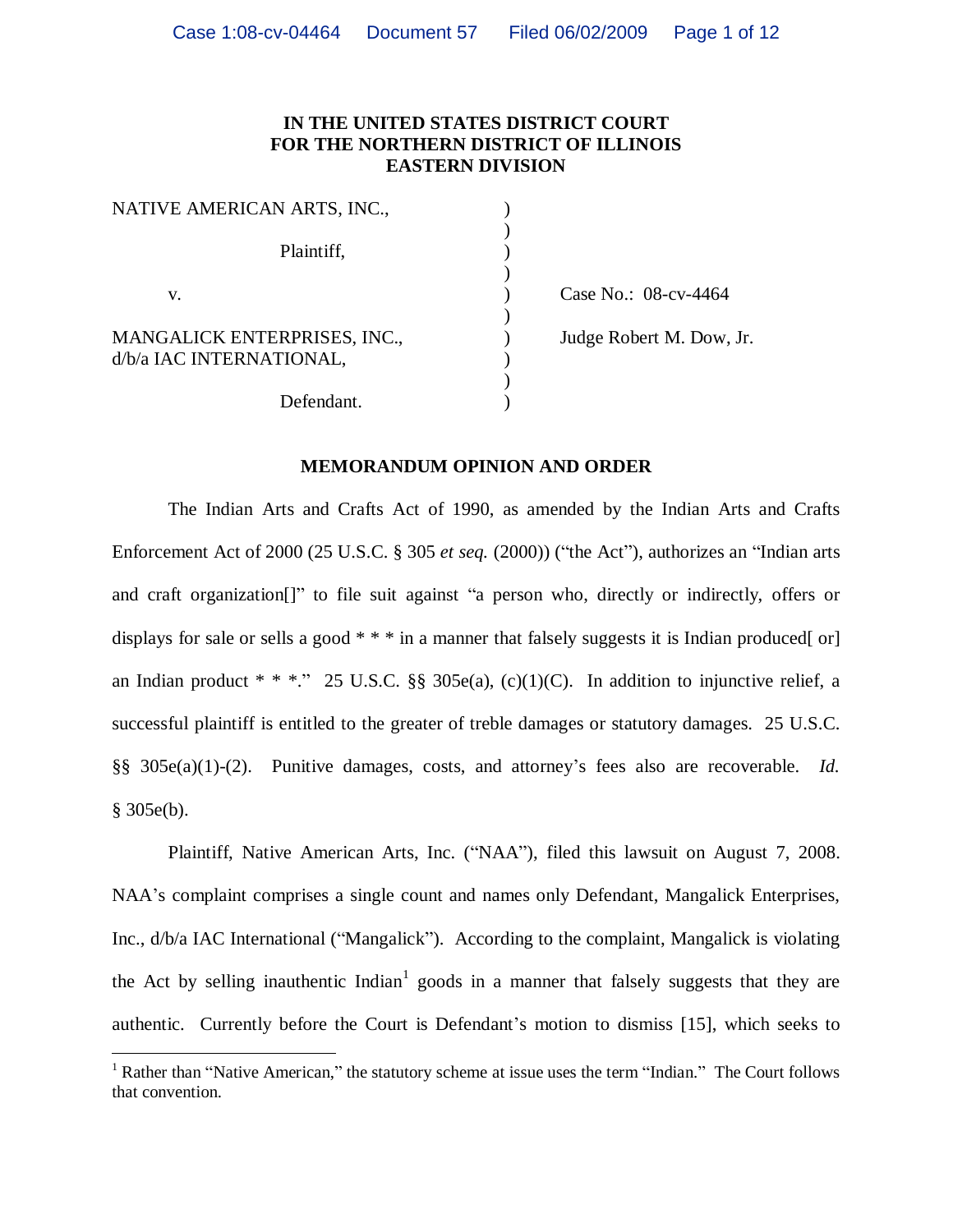curtail Plaintiff's lawsuit on a number of constitutional and procedural grounds. Pursuant to Federal Rule of Civil Procedure 24 and 28 U.S.C. § 2403(a), the Government intervened to defend the constitutionality of the Act. For the reasons set forth below, Defendant's motion is denied.

# **I. Background**<sup>2</sup>

NAA is an Indian arts and crafts organization within the meaning of the Act. (Compl.  $\P$ 3.) Mangalick's principal place of business is Minneapolis, Minnesota, although it advertises, markets, promotes, displays, and sells various goods in the Northern District of Illinois. (*Id*. ¶¶ 2, 4.) Those goods are sold over the Internet, in catalogs, and at trade shows. (*Id*. ¶¶ 8-10.) NAA, invoking the language of the Act, alleges that the manner in which these goods are sold "falsely suggests" that Mangalick's wares are "Indian produced, an Indian product, or the product of a particular Indian or particular Indian tribe or Indian arts and crafts organization resident within the United States." *Id.*; 25 U.S.C. § 305e(a). Among the specifically listed goods are Indian mandelas, dolls, and tomahawks. (Compl. ¶¶ 10-11.) These and other goods are made in a traditional Indian style, using Indian motifs and designs. While promoting the goods, Mangalick has described the goods as "Indian," without using qualifying language. (*Id.* ¶ 16-17.) The absence of qualifying language is important, because the Indian-style goods that Mangalick sells are *not* Indian produced, made by an Indian, or the product of an Indian arts and crafts organization within the meaning of the Act. (*Id.* ¶ 22.)

NAA alleges that Mangalick engaged in its unlawful conduct on June 3, 2008, in particular, and also that Mangalick has been violating the Act "for substantial periods of time,

 $2^2$  For purposes of Defendant's motion to dismiss, the Court assumes as true all well-pleaded allegations set forth in the complaint. See, *e.g.*, *Killingsworth v. HSBC Bank Nevada, N.A.*, 507 F.3d 614, 618 (7th Cir. 2007).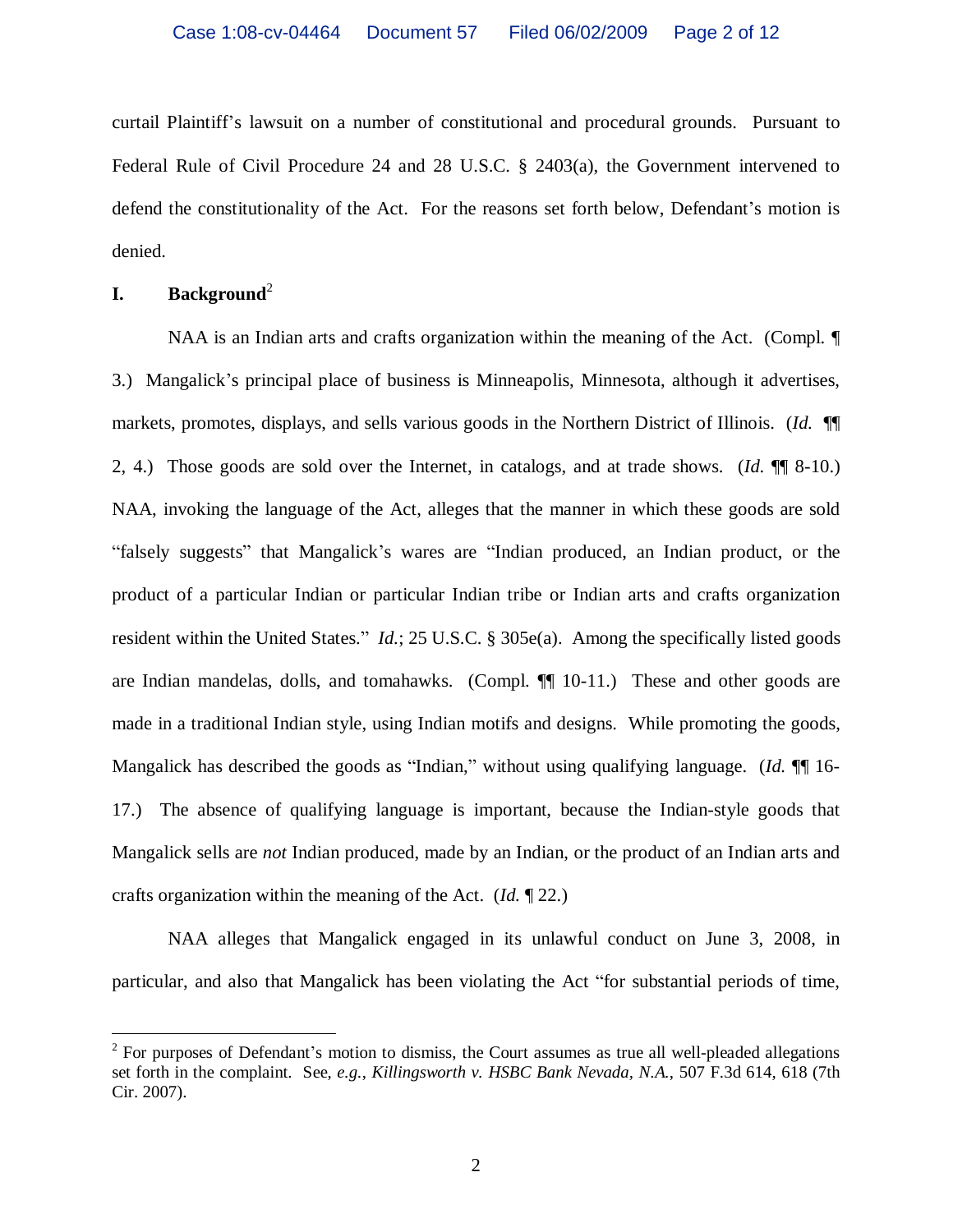possibly since August 8, 2004." (See, *e.g.*, *id.* ¶ 8-11.) NAA contends that Mangalick's conduct has caused competitive injuries to NAA, which sells similar goods, including loss of sales and goodwill. Moreover, Mangalick's actions have driven down prices for Indian goods. (*Id.* ¶ 24.) NAA also alleges that it has suffered what it calls "advertising injury," which includes misappropriation of NAA's ideas. (*Id.* ¶¶ 25-28.)

#### **II. Analysis**

Mangalick argues four bases for dismissal: (i) the Act violates the equal protection component of the Fifth Amendment's due process clause; (ii) NAA lacks standing to sue and thus the Court lacks subject matter jurisdiction; (iii) NAA failed to draft its complaint in accordance with Federal Rule of Civil Procedure 9(b); and (iv) NAA failed to state a claim upon which relief can be granted under Rule 12(b)(6).

## **A. Defendant's Equal Protection Argument is Orthogonal to the Pertinent Legal Framework**

Mangalick, citing the Supreme Court's decision in *Adarand Constructors, Inc. v. Pena* (515 U.S. 200 (1995)), argues that the Supreme Court "has expressed increasing skepticism of the constitutionality of race-conscious government action." (Def. Mem. at 4.) Mangalick is correct that recent decisions affirm the suspect nature of racial classifications. See also *Parents Involved in Cmty. Schs. v. Seattle Sch. Dist. No. 1*, 127 S. Ct. 2738, 2758 (2007) ("The principle that racial balancing is not permitted is one of substance, not semantics.").

The flaw in Mangalick's argument, however, is that it begs the critical question: Mangalick presupposes, contrary to settled precedent, that the favorable treatment accorded to Indians by the Act constitutes a *racial* preference. In *Morton v. Mancari*, the Supreme Court held that a hiring preference for Indians within the Bureau of Indian Affairs was not a racial preference. Rather, it was a political classification. 417 U.S. 535, 554 n.24 (1974). The Court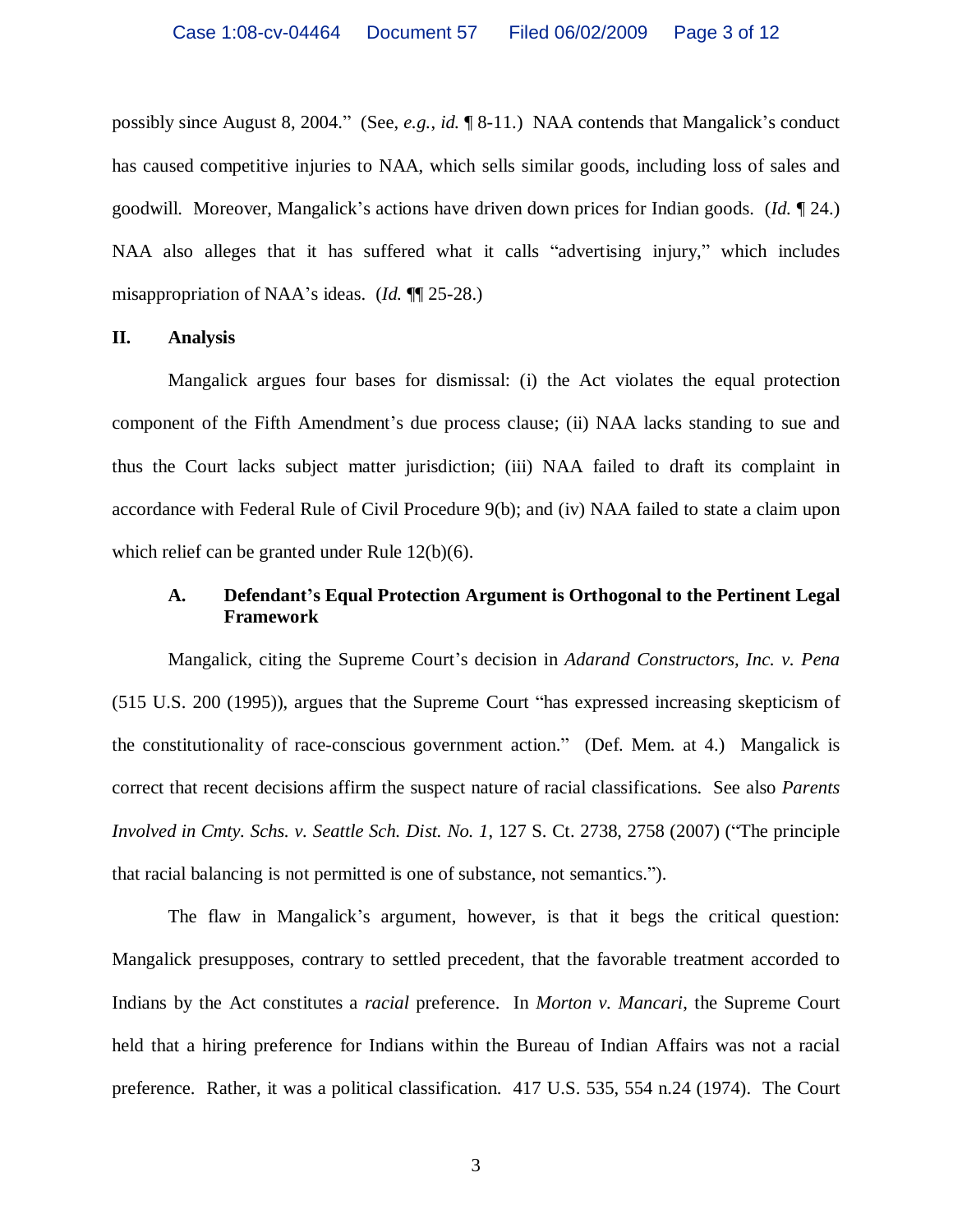reasoned that because the preference "applie[d] only to members of 'federally recognized' tribes," it "operate[d] to exclude many individual who [were] racially to be classified as 'Indians.'" *Id*; see also *id.* at 554-55 (describing the "numerous occasions this Court specifically has upheld legislation that singles out Indians for particular and special treatment"). Similarly, the Indian Arts and Crafts Act, by its terms, applies only to state and federally recognized tribes and their members. See 25 U.S.C. §§ 305e(d)(2), (d)(3).

Since *Mancari*, the Court has reiterated that "the legislative judgment [of Congress] should not be disturbed as long as the special treatment can be tied rationally to the fulfillment of Congress' unique obligation toward the Indians." *Del. Tribal Bus. Comm. v. Weeks*, 430 U.S. 73, 85 (1977) (citation and alterations omitted) (upholding on rational basis review a distribution of funds to certain Indians that excluded non-recognized Indians); see also *Washington v. Confederated Bands & Tribes of Yakima Indian Nation*, 439 U.S. 463, 500-01 (1979). In short, the decisions in this realm "leave no doubt that federal legislation with respect to Indian tribes, although relating to Indians as such, is not based on impermissible racial classifications." *Am. Fed'n of Gov't Employees, AFL-CIO v. United States*, 330 F.3d 513, 520 (D.C. Cir. 2003). Although commentators have speculated about *Mancari*'s continued viability post-*Adarand* (see, *e.g.*, L. Scott Gould, *Mixing Bodies and Beliefs: The Predicament of Tribes*, 101 COLUM. L. REV. 702, 707-08 (2001)), it is the Supreme Court's prerogative alone to overrule its own precedent. *State Oil Co. v. Khan*, 522 U.S. 3, 20 (1997). The broad rule that Mangalick apparently proposes would require the Court to conclude that *Mancari* and its progeny are overruled. See also *Moe v. Confederated Salish and Kootenai Tribes of Flathead Reservation*, 425 U.S. 463, 480 (1976) (statutory preferences for Indians are "neither 'invidious' nor 'racial' in character").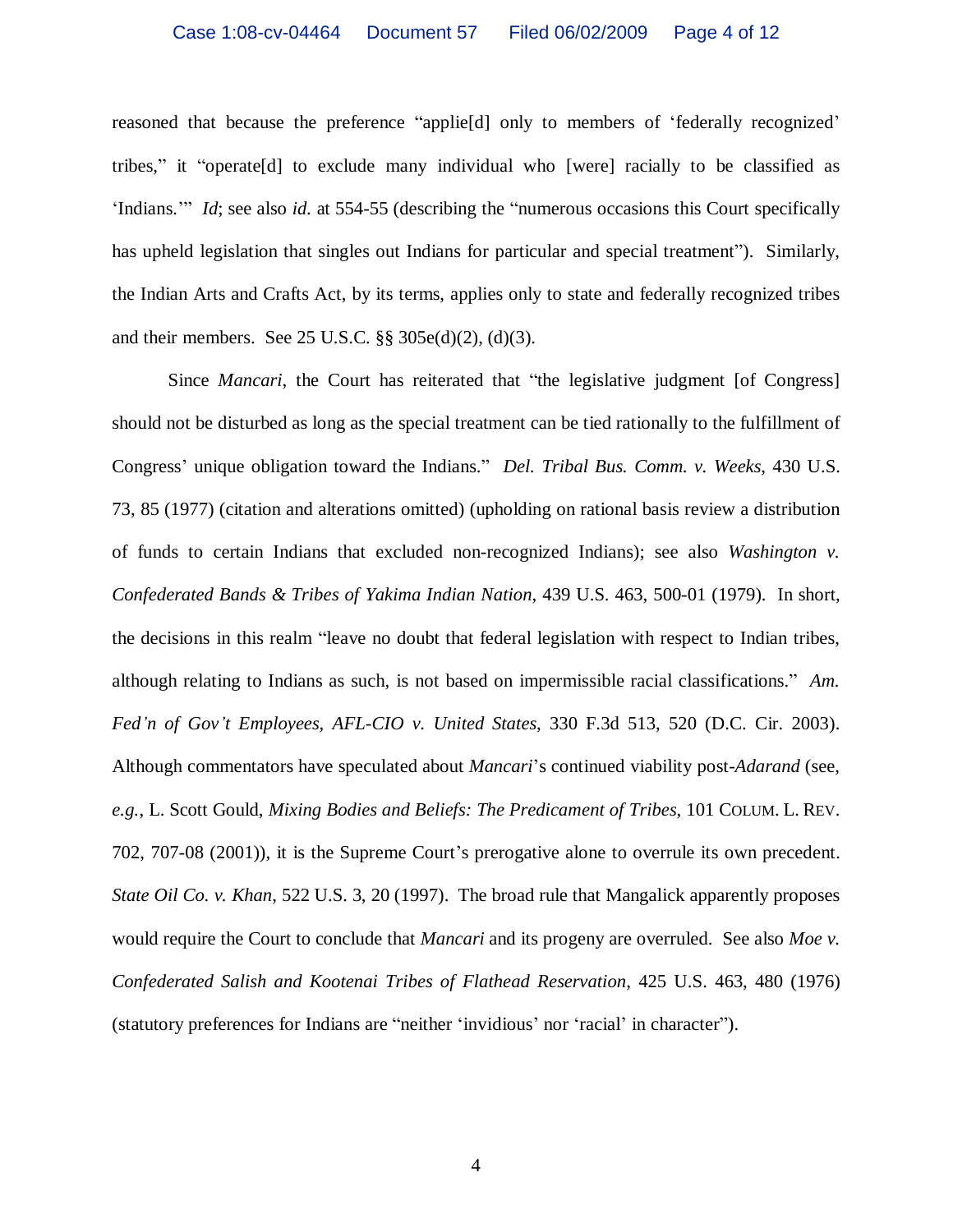Legislation that is subject to rational basis review enjoys a presumption of constitutionality. See, *e.g.*, *F.C.C. v. Beach Commc'ns, Inc.*, 508 U.S. 307, 313-14 (1993) (describing rational basis review as "a paradigm of judicial restraint"). Mangalick has not pointed to a single authority in which a preference accorded to Indians failed to pass constitutional muster. Likewise, Mangalick has not argued why the numerous cases affording rational basis review to preferences involving Indians are wrong, or fail to hew to the (admittedly distinguishable) facts in *Mancari* and its progeny. In other words, Defendant has not presented the Court with any basis for determining that rational basis review is not appropriate, nor has it explained how the Act fails to survive under rational basis review.

The Court concludes that the Act withstands the highly deferential, rational basis standard. Congress enacted the Act to " $(1)$  \* \* \* protect<sup>[]</sup> Indian artists from unfair competition from counterfeiters and (2) protect[] consumers from unknowingly purchasing imitation products." *Native Am. Arts, Inc. v. Bundy-Howard, Inc.*, 168 F. Supp. 2d 905, 914 (N.D. Ill. 2001). When Congress strengthened the Act in 2000, the stated purpose of the new legislation was "to improve the enforcement of the [Act] for the protection of economic and cultural integrity of authentic Indian arts and crafts \* \* \*." S. Rep. No. 106-452, at 1 (2000). Congress had determined that the "growing influx of inauthentic Indian arts and crafts  $* * *$  [was] decimating one of the few forms of entrepreneurship and economic development on Indian reservations." *Id.* at 1-2. The Court concludes that the Act – which imposes penalties for, among other things, selling Indian-style goods in a manner that falsely suggests that the goods were Indian made – is rationally related to a legitimate government interest. See *California v. Cabazon Band of Mission Indians*, 480 U.S. 202, 216-217 (1987) (encouraging tribal economic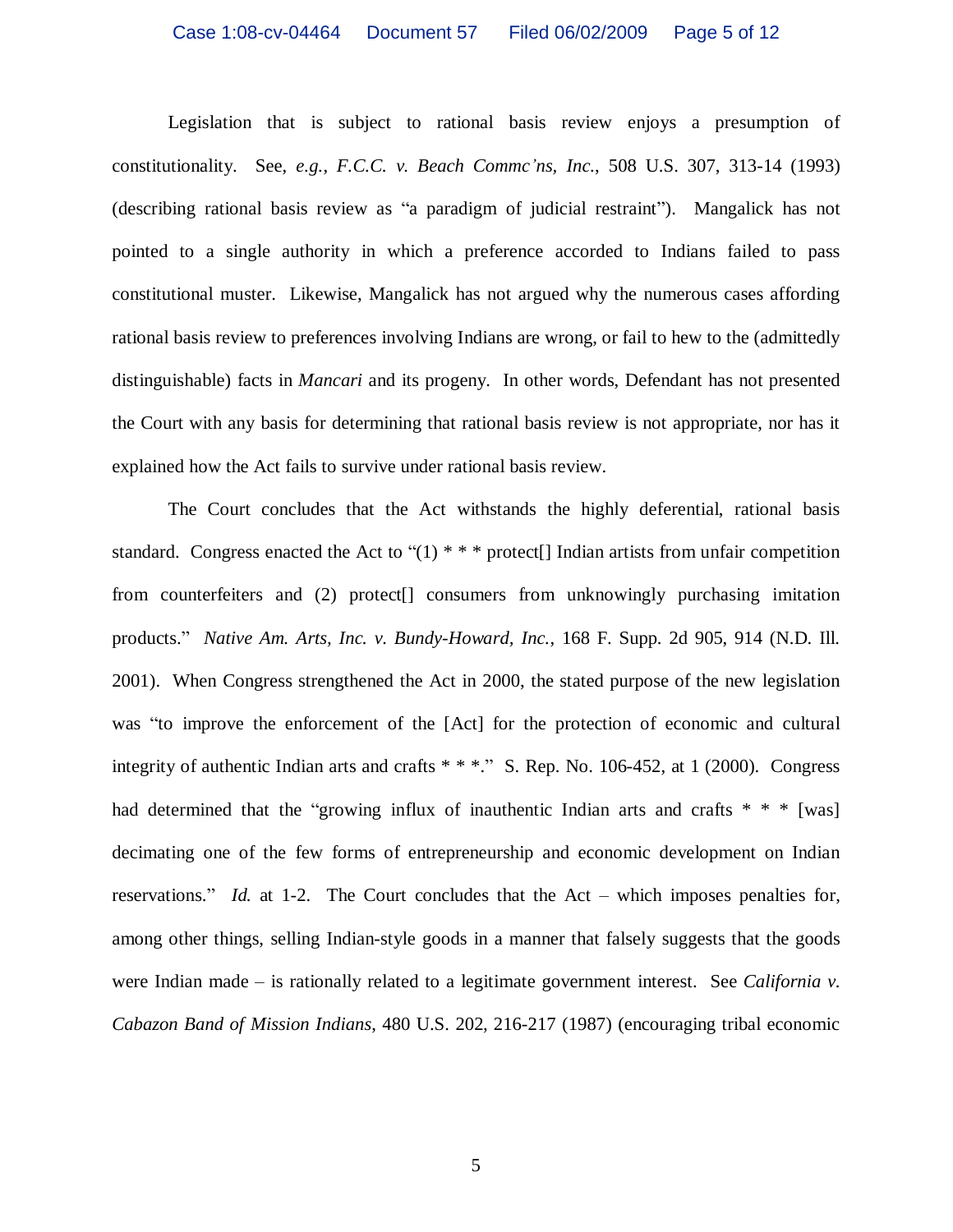development is an "important federal interest[]"). Therefore, the Court denies Mangalick's motion to dismiss on the ground that the Act is unconstitutional.

# **B. Plaintiff's Complaint Sufficiently Establishes Standing at this Stage of the Litigation**

Mangalick next argues that NAA lacks standing, which would deprive the Court of subject matter jurisdiction. Standing doctrine is rooted in Article III of the United States Constitution, which provides the judiciary with jurisdiction over only "cases or controversies." *Davis v. F.E.C.*, 128 S. Ct. 2759, 2768 (2008). In refining precisely what fits within the case or controversy rubric, the Supreme Court teaches that a plaintiff must demonstrate injury, causation, and redressability:

[T]he irreducible constitutional minimum of standing contains three elements. First, the Plaintiff must have suffered an injury in fact – an invasion of a legally protected interest which is (a) concrete and particularized and (b) actual or imminent, not conjectural or hypothetical. Second, there must be a causal connection between the injury and the conduct complained of – the injury has to be fairly  $***$  trace[able] to the challenged action of the defendant  $***$ . Third, it must be likely \* \* \* that the injury will be redressed by a favorable decision.

*Lujan v. Defenders of Wildlife*, 504 U.S. 555, 560-61 (1992) (quotation marks and citations omitted). Mangalick argues that NAA's complaint "recites general, vague and conclusory allegations that NAA has 'standing' and is 'involved in the distribution of authentic Indian arts and crafts,' that it is a 'competitor of Defendant,' and that it has suffered 'competitive injuries' as a result of Mangalick's alleged actions." (Def. Mem. at 10 (citations omitted).)

Mangalick's argument fails for two reasons. First, even as construed, Plaintiff has met its pleading burdens with respect to standing. "At the pleading stage, general factual allegations of injury resulting from Defendant's conduct may suffice, for on a motion to dismiss we presume that general allegations embrace those specific facts that are necessary to support the claim." *Lujan*, 504 U.S. at 561 (quotation marks and alterations omitted). Second, NAA's complaint is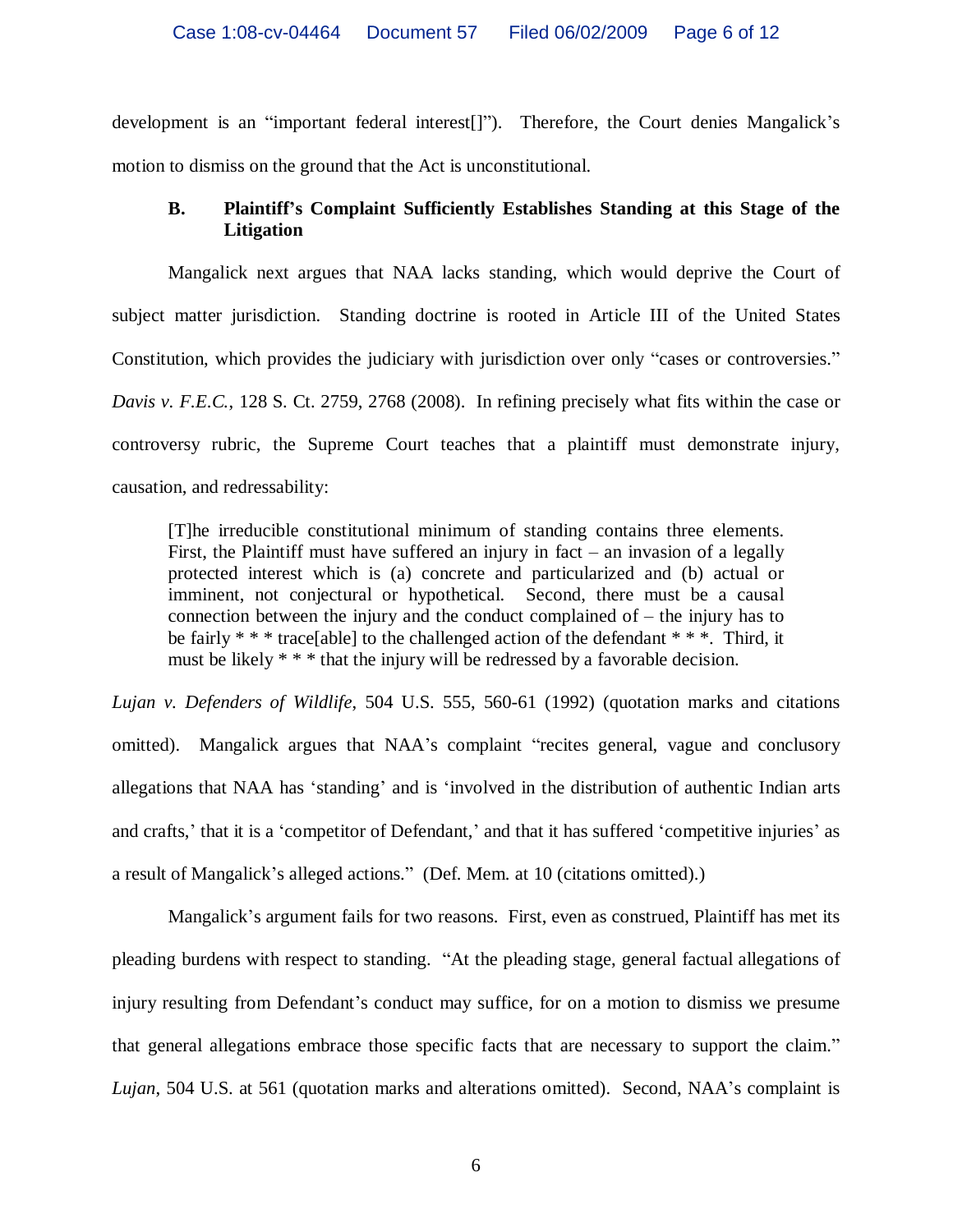hardly as hazy as Mangalick makes it out to be. The specific allegations that NAA includes are that it has lost sales, has seen the prices for its wares depressed, and has lost goodwill. (Compl. ¶ 24.) The complaint alleges that Mangalick caused these injuries (*id.* ¶ 24) and seeks damages and injunctive relief for those injuries (*id.* ¶¶ 32-34). On nearly identical facts, other courts in this district have rejected the arguments made by Mangalick.<sup>3</sup> See, *e.g.*, *Native Am. Arts, Inc. v. Peter Stone Co., U.S.A., Inc., 2009 WL 1181483, at*  $*$  2 (N.D. Ill. Apr. 30, 2009) ("at the motion to dismiss stage \* \* \* the burden on the complaining party is no greater than that requires to give the defendant notice as to the crux of the case"); *Ho-Chunk ex rel. Native Am. Arts, Inc. v. Nature's Gifts, Inc.*, 1999 WL 169319, at \*3 (N.D. Ill. 1999); *Native Am. Arts, Inc. v. J.C. Penney Co., Inc.*, 5 F. Supp. 2d 599, 602-03 (N.D. Ill. 1998).

For the same reasons, the Court rejects Mangalick's prudential standing arguments. Defendant's motion to dismiss for want of standing is denied.

## **C. There is No Heightened Pleading Requirement under the Act**

Mangalick argues that the heightened pleading requirements of Federal Rule of Civil Procedure 9(b) should govern NAA's complaint and that NAA's complaint fails to meet that standard. The apparent rationale for the argument is that the statute requires a defendant to have acted in a manner that "falsely suggests" that the questionable goods are in fact authentic. At least one court in this district has ruled that Rule 9(b) applies to complaints that invoke the Act. See *Native Am. Arts, Inc. v. Earth Dweller, Ltd.*, 2001 WL 910394, at \*2 (N.D. Ill. Aug. 10, 2001). Other courts have assumed that Rule 9(b) applies, ruling that the complaint in question met the heightened standard. See, *e.g.*, *Native Am. Arts, Inc. v. Vill. Originals, Inc.*, 25 F. Supp.

<sup>&</sup>lt;sup>3</sup> Defendant argues that a case from the Central District of California supports its argument. It does not. In *Native Am. Arts, Inc. v. Specialty Merch. Corp.*, the district court concluded that if the plaintiff had included allegations that it was injured in the *complaint*, instead of only in its opposition, then the plaintiff would properly have alleged standing. See 451 F. Supp. 2d 1080, 1082 (C.D. Cal. 2006). In this case, NAA has included allegations of injury in its complaint, rendering *Specialty Merch. Corp*. inapposite.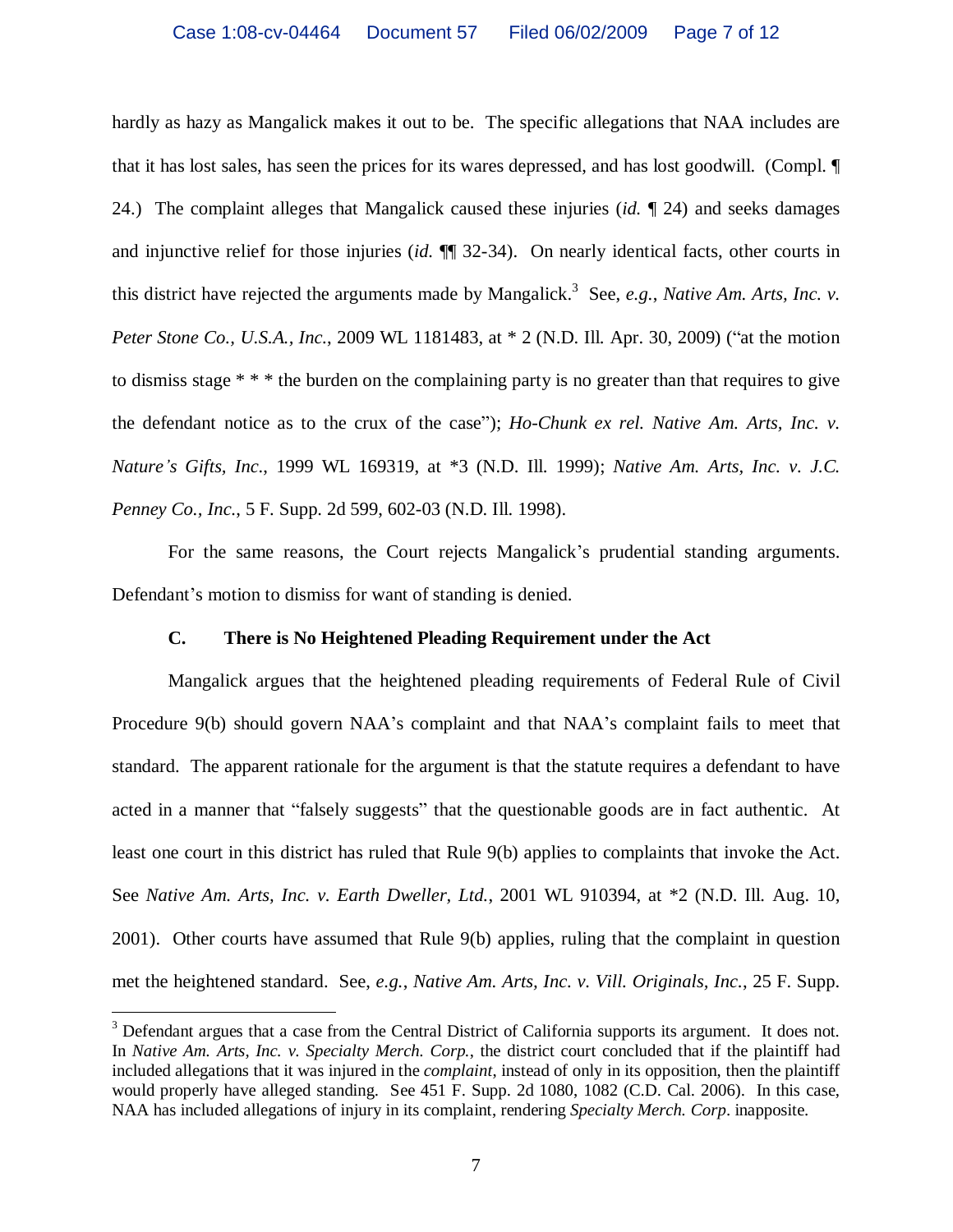2d 876, 879 (N.D. Ill. 1998); *Ho-Chunk*, 1999 WL 169319, at \*5. The Court concludes that Mangalick's argument is based on a misunderstanding of what the Act and the Federal Rules of Civil Procedure require: Rule 8(a) governs the adequacy of Plaintiff's complaint. Therefore, the Court respectfully disagrees with the analysis offered in the *Earth Dweller* opinion. See 2001 WL 910394, at  $*2$ .

Rule 9(b) of the Federal Rules of Civil Procedure requires that "[i]n alleging fraud or mistake, a party must state with particularity the circumstances constituting fraud or mistake." The purposes of the rule are to protect a defendant's reputation from harm, to minimize "strike suits" and "fishing expeditions," and to provide notice of the claim to the adverse party. *Vicom, Inc. v. Harbridge Merch. Svcs., Inc.*, 20 F.3d 771, 777 (7th Cir. 1994) (noting that some have questioned the rule's effectiveness). Another rationale is that in a case of fraud or mistake, a defendant needs a large amount of information about the plaintiff's claim in order to respond effectively, because "fraud and mistake embrace such a wide variety of potential conduct." 5A CHARLES ALAN WRIGHT & ARTHUR R. MILLER, FEDERAL PRACTICE AND PROCEDURE: CIVIL § 1296, at 39 (3d ed. 2004).<sup>4</sup>

There is no reason, based on the text of Rule 9(b) or the Act's requisites, to demand a heightened pleading standard for cases brought under the Act. First and foremost, the Act does not premise liability on either fraud or mistake. Fraud requires that a defendant make a false

<sup>&</sup>lt;sup>4</sup> The reasons for applying a heightened pleading standard to averments of mistake are not obvious. For that reason the Seventh Circuit has intimated that the heightened pleading requirement for mistake may be "a dead letter." *Bankers Trust Co. v. Old Republic Ins. Co.*, 959 F.2d 667, 683 (7th Cir. 1992) (observing that the rationales for pleading fraud with particularity do not apply to allegations of mistake). Similarly, James Wm. Moore's treatise lacks an explanation for Rule 9(b)'s inclusion of allegations of mistake; the treatise merely notes that cases in this realm are "far less frequent \* \* \* [than] averments of fraud," and cites the Seventh Circuit's puzzlement with the rule. 2 MOORE'S FEDERAL PRACTICE 3D § 9.03[2] (Matthew Bender 3d ed. 2004). And although there is no agreed upon rationale for the heightened mistake pleading standard, the application of the rule seems best suited to contract law, for example in an action for rescission. *Cf. First Hartford Corp. Pension Plan & Trust v. United States*, 42 Fed. Cl. 599, 616-17 (1998), aff'd in part and rev'd in part on other grounds, 194 F.3d 1279 (1999).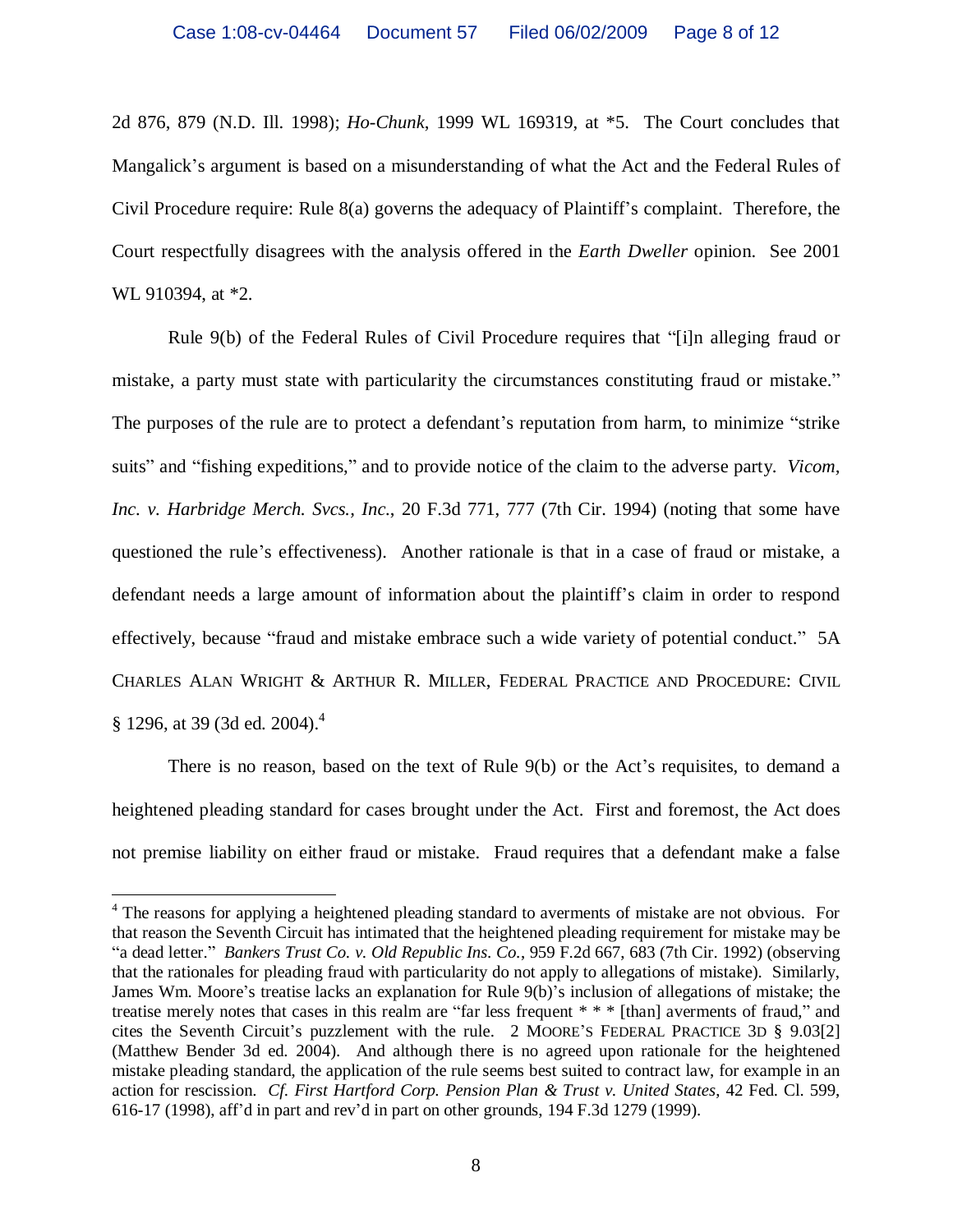statement, intended to induce action, and known to be untrue (or which was made with reckless disregard for its veracity). In order to recover, a plaintiff must further show that she both reasonably and detrimentally relied on the defendant's statement. *Extra Equipamentos E Exportacao Ltda. v. Case Corp.*, 541 F.3d 719, 732 n.4 (7th Cir. 2008). And the term "mistake" comports with its ordinary meaning: it is an "error, misconception, or misunderstanding; an erroneous belief." BLACK'S LAW DICTIONARY 1022 (8th ed. 2004). "A well-pleaded claim grounded on mistake should include averments of what was intended, what was done, and how the mistake came to be made."WRIGHT & MILLER, *supra*, § 1299, at 264. The notion that the statute addresses itself to fraud or mistake simply misses the mark. The Act imposes liability where a person "offers or displays for sale or sells a good  $**$  in a *manner* that falsely suggests it is Indian produced, an Indian product, or the product of a particular \* \* \* Indian arts and crafts organization, resident within the United States \* \* \*." 25 U.S.C. § 305e(a) (emphasis added). It is not obvious to the Court how this language plausibly can be read to embody fraudulent or mistaken conduct. Rather the Act's language and legislative history reveal that the Act imposes strict liability for objectively determinable conduct. *Vill. Originals*, 25 F. Supp. 2d at 881-82.

Second, the purposes of Rule 9(b)'s heightened pleading standard would not be advanced by applying the standard to cases arising under the Act. The Court perceives no basis for concluding that a violation of the Indian Arts and Crafts Act carries with it stigma greater than that which is associated with any other non-fraud lawsuit. And because the language of the statute focuses on conduct rather than state of mind, there is little risk of "strike suits" or "fishing expeditions." Although the goal of notice would be served by a heightened standard, that goal is also furthered by compliance with Rule 8(a)'s requirements. *Cf. Heffernan v. Bass*, 467 F.3d 596, 599 (7th Cir. 2006).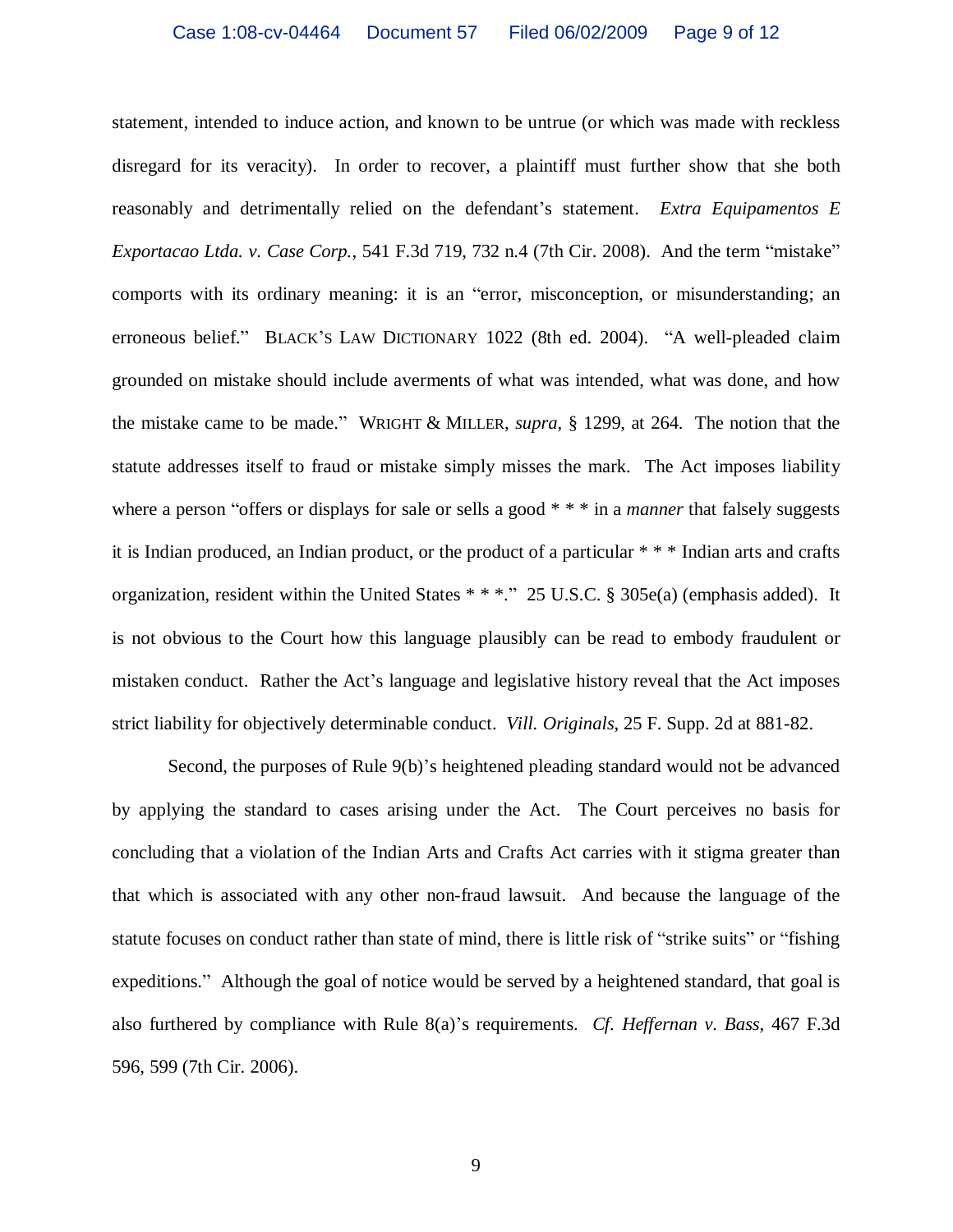Mindful of the Supreme Court's guidance that "[s]pecific pleading requirements are mandated by the Federal Rules of Civil Procedure, and not, as a general rule, through case-bycase determinations of the federal courts"(*Hill v. McDonough*, 547 U.S. 573, 582 (2006)), the Court concludes that Rule  $8(a)$  – not Rule  $9(b)$  – applies to complaints that arise under the Act. See also *Swierkiewicz v. Sorema N.A.*, 534 U.S. 506, 513 (2002) ("Rule 8(a)'s simplified pleading standard applies to all civil actions, with limited exceptions."). Therefore, the Court denies Defendant's motion to dismiss for want of particularity in NAA's complaint.

#### **D. Plaintiff has Stated a Legally Cognizable Claim under Rule 12(b)(6)**

Mangalick's final argument is that NAA has failed to state a claim under Federal Rule of Civil Procedure 12(b)(6). Specifically, Mangalick argues that NAA's complaint "on its face with its Exhibits, actually demonstrates that Mangalick did not falsely suggest" that it was selling authentic Indian goods. (Def. Mem. at 15.)

A motion to dismiss pursuant to Rule 12(b)(6) tests the sufficiency of the complaint, not the merits of the case. See *Gibson v. City of Chicago*, 910 F.2d 1510, 1520 (7th Cir. 1990). To survive a Rule  $12(b)(6)$  motion to dismiss, the complaint first must comply with Rule 8(a) by providing "a short and plain statement of the claim showing that the pleader is entitled to relief" (Fed. R. Civ. P. 8(a)(2)), such that the defendant is given "fair notice of what the  $* * *$  claim is and the grounds upon which it rests." *Bell Atlantic Corp. v. Twombly*, 127 S.Ct. 1955, 1964 (2007) (quoting *Conley v. Gibson*, 355 U.S. 41, 47 (1957)). Second, the factual allegations in the complaint must be sufficient to raise the possibility of relief above the "speculative level," assuming that all of the allegations in the complaint are true. *E.E.O.C. v. Concentra Health Svcs., Inc.*, 496 F.3d 773, 776 (7th Cir. 2007) (quoting *Twombly*, 127 S.Ct. at 1965, 1973 n.14). "[O]nce a claim has been stated adequately, it may be supported by showing any set of facts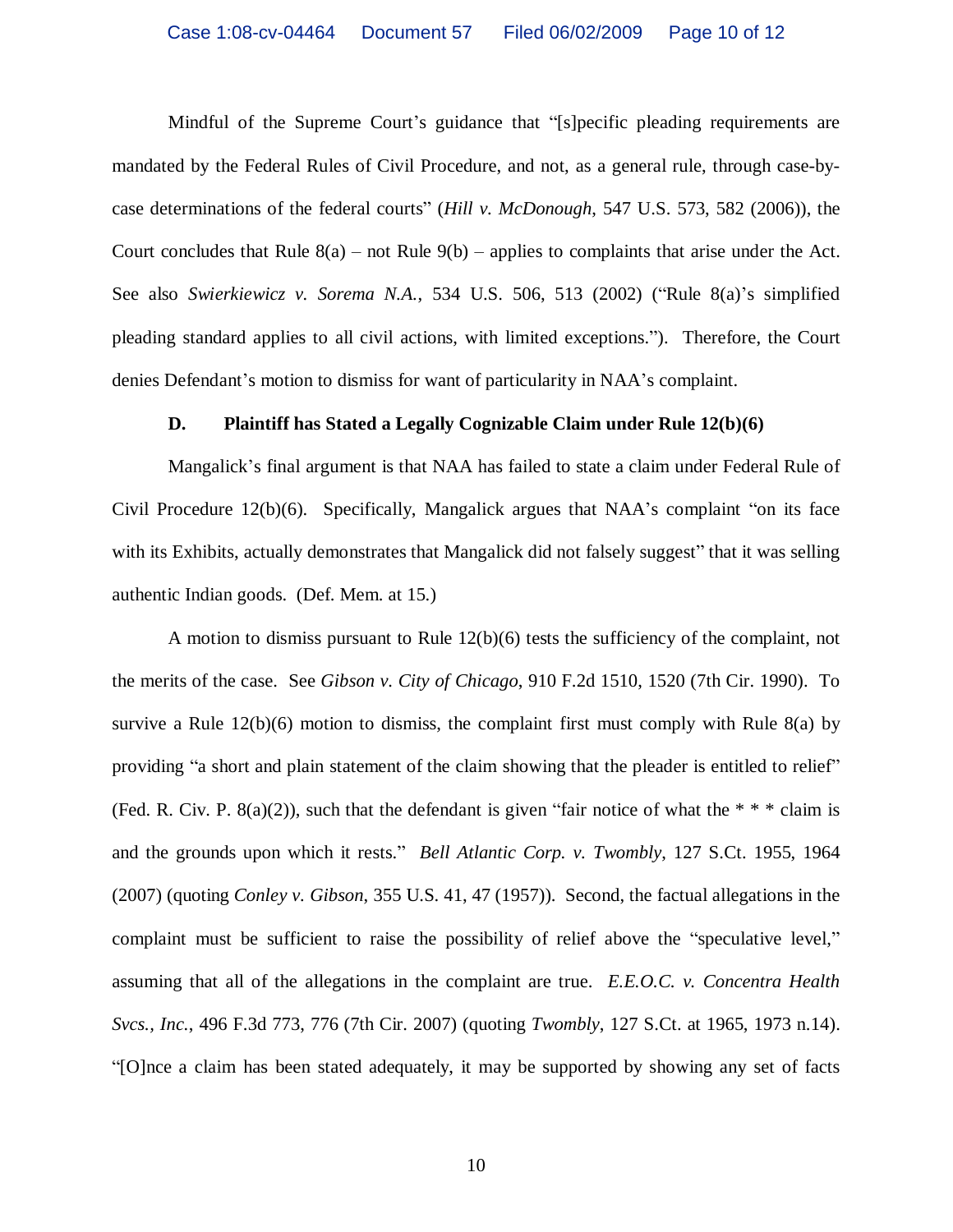consistent with the allegations in the complaint." *Twombly*, 127 S.Ct. at 1969. The Court accepts as true all of the well-pleaded facts alleged by the plaintiff and all reasonable inferences that can be drawn therefrom. See *Barnes v. Briley*, 420 F.3d 673, 677 (7th Cir. 2005).

The crux of Mangalick's argument appears to be that, because the complaint's exhibits do not show any "false suggestion" by Mangalick, NAA is not entitled to relief. Yet, all NAA has to do at the pleading stage is put Mangalick on notice of the claims against it – NAA need not actually prove its case in the complaint. Indeed, NAA's complaint is sufficiently detailed that it would have survived even if Rule 9(b) did apply, as the complaint includes the "who, what, when, and where" of Mangalick's alleged conduct. See *Lachmund v. ADM Investor Svcs., Inc.*, 191 F.3d 777, 782 (7th Cir. 1999). Not even Rule 9(b) requires fact pleading; the rule merely demands "slightly more \* \* \* for notice." *Tomera v. Galt*, 511 F.2d 504, 508 (7th Cir. 1975), overruled on other grounds by *Short v. Belleville Shoe Mfg. Co.*, 908 F.2d 1385, 1387 (7th Cir. 1990); see also *Williams v. Sabin*, 884 F. Supp. 294, 297 (N.D. Ill. 1995). Plaintiff's complaint – which is detailed with respect to the factual circumstances that led to this lawsuit, contains thirtyfour paragraphs, and spans fourteen pages – necessarily survives the more forgiving standards which in fact are applicable in this case.

Likewise, NAA has not pleaded itself out of Court by attaching exhibits, which depict what appear to be Indian or Indian-style goods that were sold by Mangalick. NAA's complaint includes multiple allegations that Mangalick acted "in a manner that falsely suggested" that it was selling authentic Indian goods – in catalogs, at trade shows, and on the Internet. (Compl.  $\P$ 8-10.) These allegations satisfy the liberal notice pleading standards of the Federal Rules of Civil Procedure.